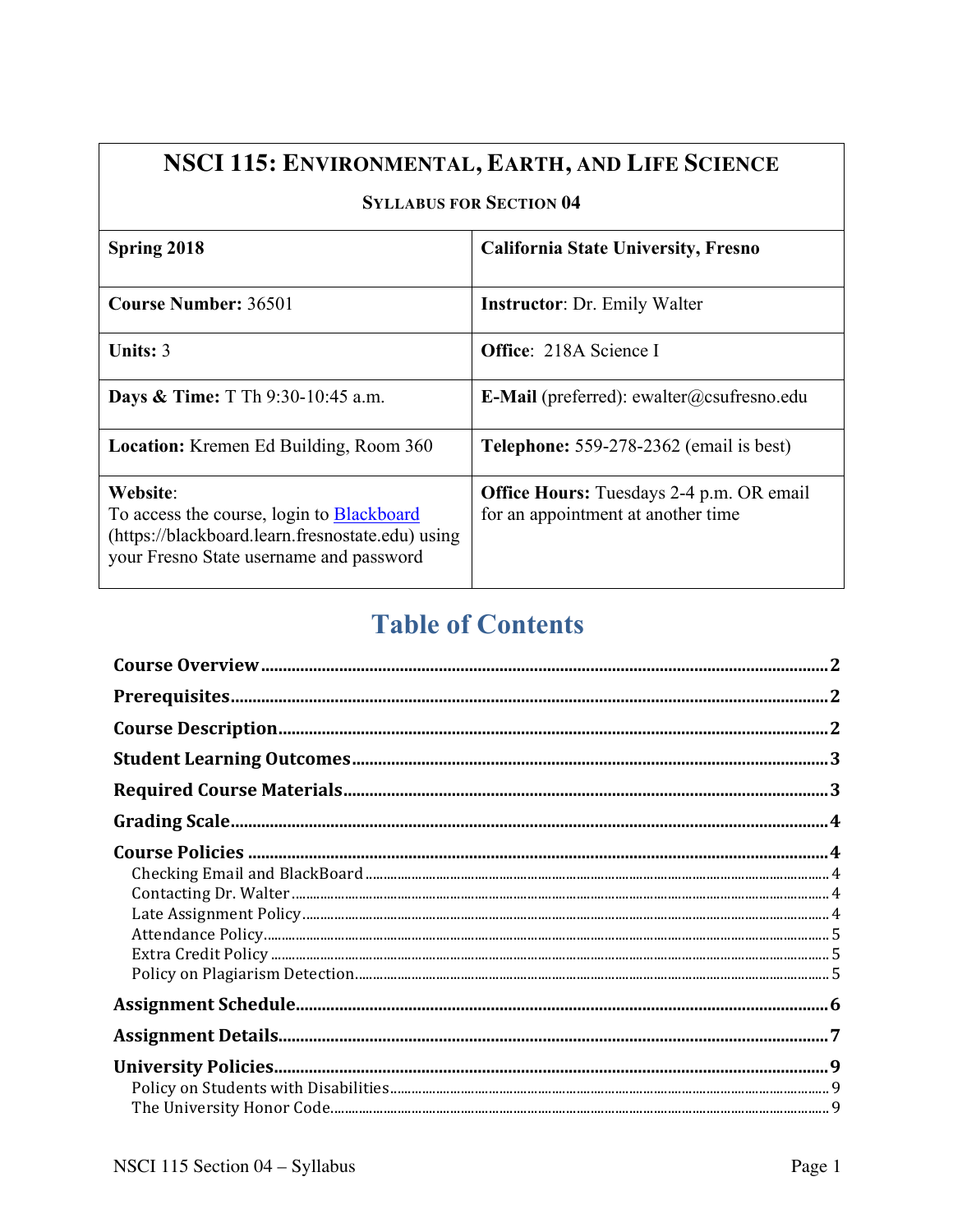| ${\large \bf Support Net.}\label{thm:main} {\small \bf 11}$ |  |
|-------------------------------------------------------------|--|
|                                                             |  |
|                                                             |  |
|                                                             |  |
|                                                             |  |
|                                                             |  |

## **Course Overview**

This section of Natural Science 115 is designed especially for Liberal Studies majors and/or individuals planning to teach elementary school*.* The course also meets G.E. Integration IB.

## **Prerequisites**

This course requires completion of General Education Foundation and Breadth Area B.

## **Course Description**

This section of Natural Science 115 is designed especially *for Liberal Studies majors.* The course also meets G.E. Integration IB.

This is NOT a traditional science course. This unique course designed for you to build upon your knowledge of Earth, Environmental, and Life Science concepts *from the perspective of an elementary school teacher.*

Learning science in this class is combined with exploring how to translate science concepts into science lessons. We focus on Earth, Environmental, and Life Science concepts as well as common misconceptions, Next Generation Science Standards, and connections between science concepts and elements of English-Language Arts, Mathematics, and Social Studies.

Although we will not go in depth into the how's and why's of teaching, NSCI 115 classes are designed so that you can experience science through activities that are easy to adapt for your future classroom. In other words, we learn through "classroom ready" activities.

Through learning science content in tandem with science misconceptions and science standards, experiencing science through a variety of classroom activities, and teaching some science yourself, a big goal for the course is for you to develop foundational knowledge and skills for translating science concepts into meaningful lessons.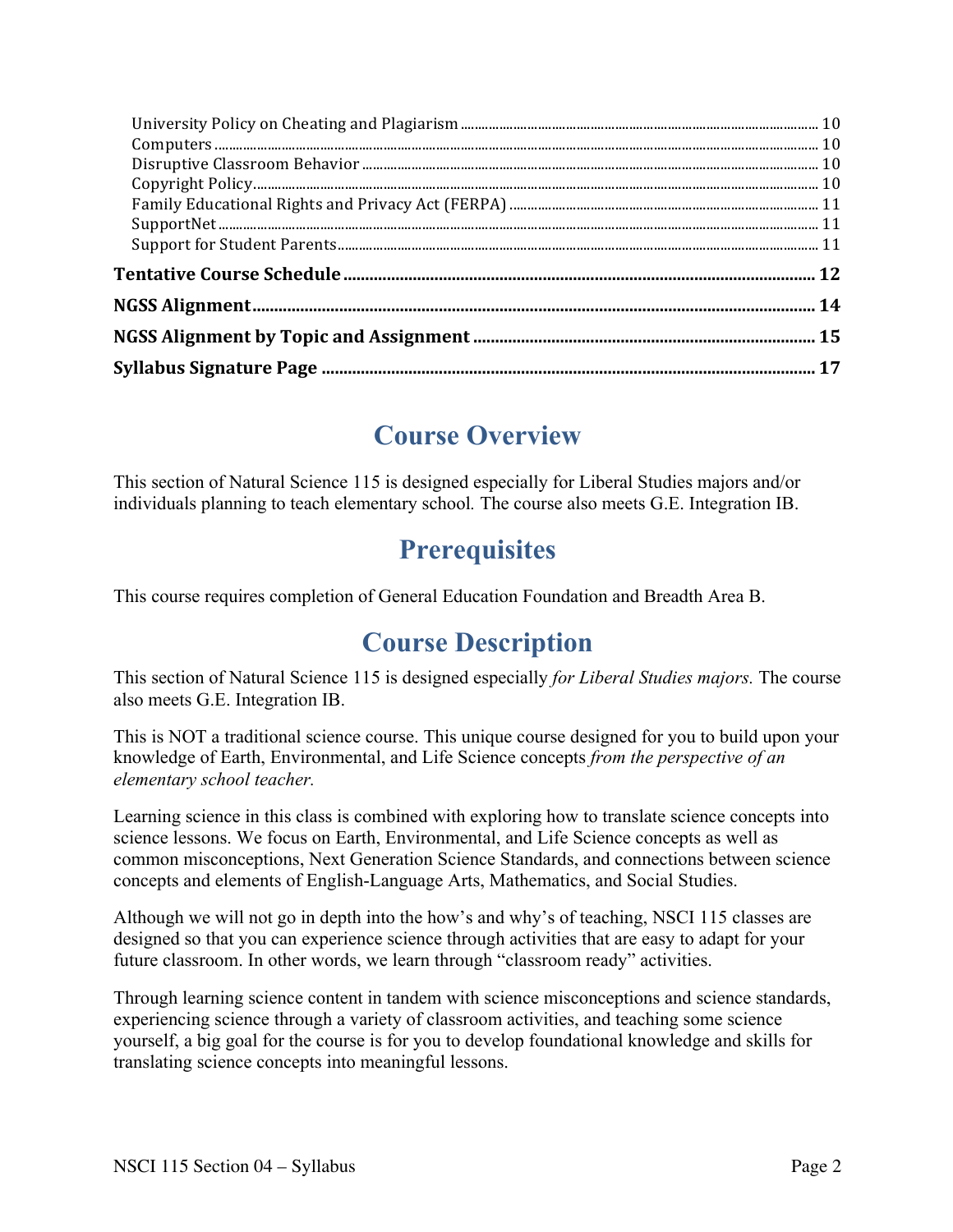### **Student Learning Outcomes**

Students will know:

- (1) Life, Earth, and Environmental science concepts as aligned with the disciplinary core ideas of the Next Generation Science Standards, including:
	- a. Earth's Place in the Universe (ESS1)
	- b. Earth's Systems (ESS2)
	- c. Earth and Human Activity (ESS3)
	- d. From Molecules to Organisms: Structures and Processes (LS1)
	- e. Ecosystems: Interactions, Energy, and Dynamics (LS2)
	- f. Heredity: Inheritance and Variation of Traits (LS3)
	- g. Biological Evolution: Unity and Diversity (LS4)
- (2) How science and scientists work (also known as the 'nature of science')
- (3) Ideas and resources for doing active, collaborative, and hands-on science
- (4) Connections between science and math, social studies, and English-Language Arts

Students will develop an identity as a teacher of science by:

- o Exploring common misconceptions about scientific ideas
- o Engaging in the greater community of science educators, such the California Science Teachers Association and the National Science Teachers Association
- o Experience teaching science to elementary school students

As part of this course, students will:

- A. Begin a library of ideas and resources for teaching elementary science
- B. Experience teaching science to elementary school students
- C. Discuss contributions to the sciences by diverse individuals
- D. Practice concepts assessed on the California Subject Examination for Teachers (CSET®)

## **Required Course Materials**

You will need the following materials for class. **Please bring your materials to class every day.** 

- An electronic device (tablet<sup>\*</sup>, laptop computer<sup>\*</sup>, or smart phone)
- One 1-subject spiral notebook
- One set of markers or colored pencils
- Small binder or folder to keep course materials in

 $*$  = Preferred

Readings for this class will be provided as handouts or through BlackBoard. **I also recommend the two books below.**

- Morgan, E., & Ansberry, K. (2013). *Even more picture-perfect science lessons: Using children's books to guide inquiry, K–5*. Arlington, VA: NSTA Press. ISBN: 9781935155171
- Keeley, P., Eberle, F., & Tugel, J. (2007). *Uncovering Student Ideas in Science, Volume 2.* Arlington, VA: NSTA Press. ISBN: 9780873552738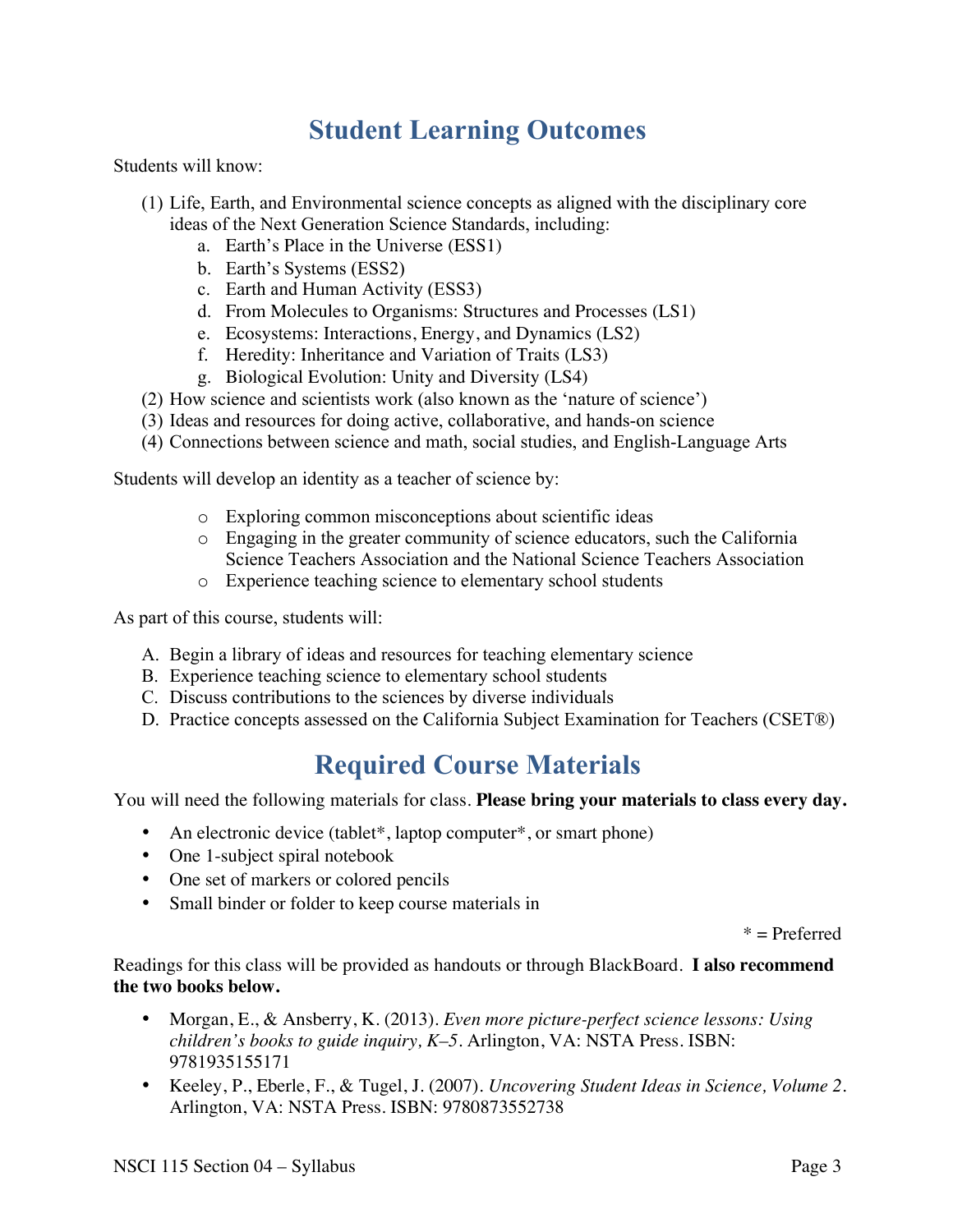## **Grading Scale**

 $A \ge 90\%$   $C = 70 - 79.99999\%$  $B = 80 - 89.999999\%$   $D = 60 - 69.999999\%$   $F = 0 - 59.999999\%$ 

## **Course Policies**

When in class, I expect you to be engaged and participating actively. This means that email, texting, homework for other classes, Facebook, YouTube, and online shopping can wait. If this becomes a problem, I will ask you to leave your computer or phone at home.

### **Checking Email and BlackBoard**

Please check your Fresno State email daily and pay attention to the available materials on BlackBoard, including supplementary readings, videos, and the grade book.

### **Contacting Dr. Walter**

Email is the best way to reach me. I usually respond to emails within 24 hours; however, if I am busy or out of town, it may take me longer to respond to your emails. Please use proper letter etiquette and spelling when emailing me (or any professor). Include our course name (NSCI 115) in your email subject line for a faster response.

### **Late Assignment Policy**

Missed quizzes cannot be made up. All other late assignments will be deducted 10% (one letter grade) for every 24 hours late.

Do not let a computer crash or lack of Internet cause your assignments to be late! Please back up your work on the cloud and on a flash drive. Be prepared to act on your feet! You can rent a free computer from the library, borrow a friend's computer, and/or go to a location with 24-hr free Wi-Fi in order to complete your assignments on time.

If you are absent, it is your responsibility to make all assignments due are turned in, and to find out what tasks you need to complete. If you must miss class the day a major assignment is due, I expect you to still find a way to get the assignment turned in.

If a paper-based (non-BlackBoard) assignment is due and you will not be in class -- Please drop off the assignment to Dr. Walter's office in 218 Science I. If the door is locked, please drop off the assignment in 106 Science I to the Biology Department. If the biology office is closed, slide the assignment under the door at Dr. Walter's office in 218 Science I and immediately email Dr. Walter at ewalter@csufresno.edu. The email will serve as the timestamp for when that assignment was received. Assignments too big to fit under the door (such as moon journals) may be clipped to the bulletin board outside my office. Assignments will be considered late if you miss class unless you can document that the absence was beyond your control. Missing class does not give you an extension on the assignment.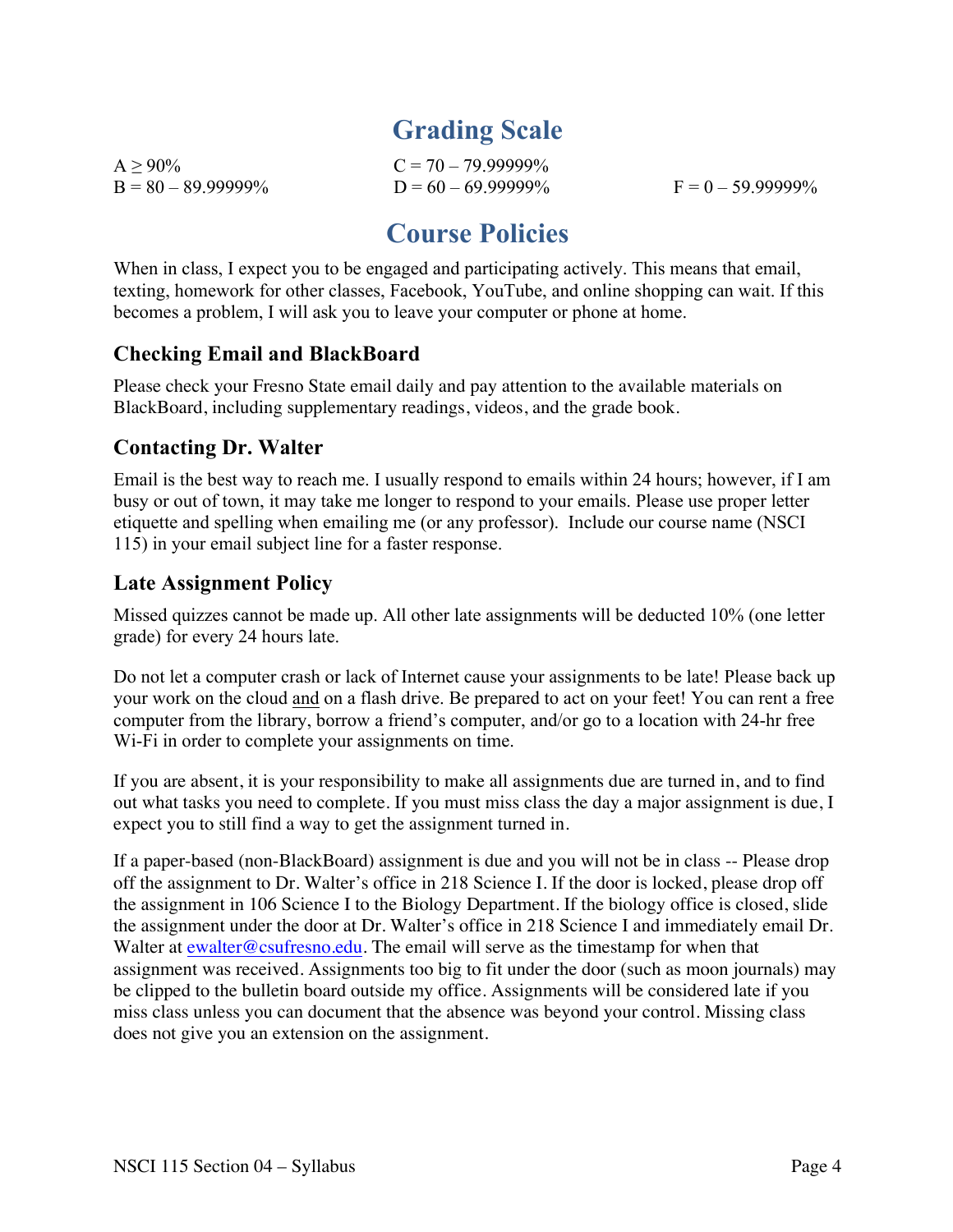### **Attendance Policy**

Students are expected to attend all scheduled class sessions. Due to circumstances beyond your control (ex: illness) or within your control (ex: out of town trip) you may have to be absent during the semester at some point. I recommend that your absences should be used only for circumstances beyond your control. All students are allowed 2 absences (regardless of the reason). **Your final course grade will be lowered if you miss more than 2 classes. This could potentially affect your final letter grade. Details about this are below.** Naturally, if you can document that some or all absences were beyond your control, I would never downgrade you.

#### **3-4 absences: -5% 5-6 absences: -10% 7+ absences: -15%**

As a courtesy to your classmates and me**, you need to let me (Dr. Walter) know by email when you will be out of class** so that accommodations in group structure and related plans can be made. Please note that given the hands-on nature of our course, many in-class activities cannot be "made up."

If a paper-based (non-BlackBoard) assignment is due and you will not be in class -- Please drop off the assignment to Dr. Walter's office in 218 Science I. If the door is locked, please drop off the assignment in 106 Science I to the Biology Department. If the biology office is closed, slide the assignment under the door at Dr. Walter's office in 218 Science I and immediately email Dr. Walter at ewalter@csufresno.edu. The email will serve as the timestamp for when that assignment was received. Assignments too big to fit under the door (such as moon journals) may be clipped to the bulletin board outside my office. Assignments will be considered late if you miss class unless you can document that the absence was beyond your control. Missing class does not give you an extension on the assignment.

### **Extra Credit Policy**

There may be opportunities for extra credit during the semester. These opportunities will be available to everyone in class. I do not offer extra credit on an individual basis, as it is unfair to offer credit to some students and not to others.

**Please note that I do not post extra credit until the end of the semester.** I want people to know their grade that they have earned and then see a nice "boost" at the end. This also helps to ensure students do their best work throughout the entire class, regardless of extra credit.

### **Policy on Plagiarism Detection**

The campus subscribes to Turn-it-in and the SafeAssign plagiarism prevention service through Blackboard, and you will need to submit written assignments to Turn-it-in/SafeAssign. Your work will be used for plagiarism detection and for no other purpose. You may indicate in writing that you refuse to participate in the plagiarism detection process, in which case I can use other electronic means to verify the originality of your work. Turn-it-in and/or SafeAssign Originality Reports **will be available** for your viewing upon request.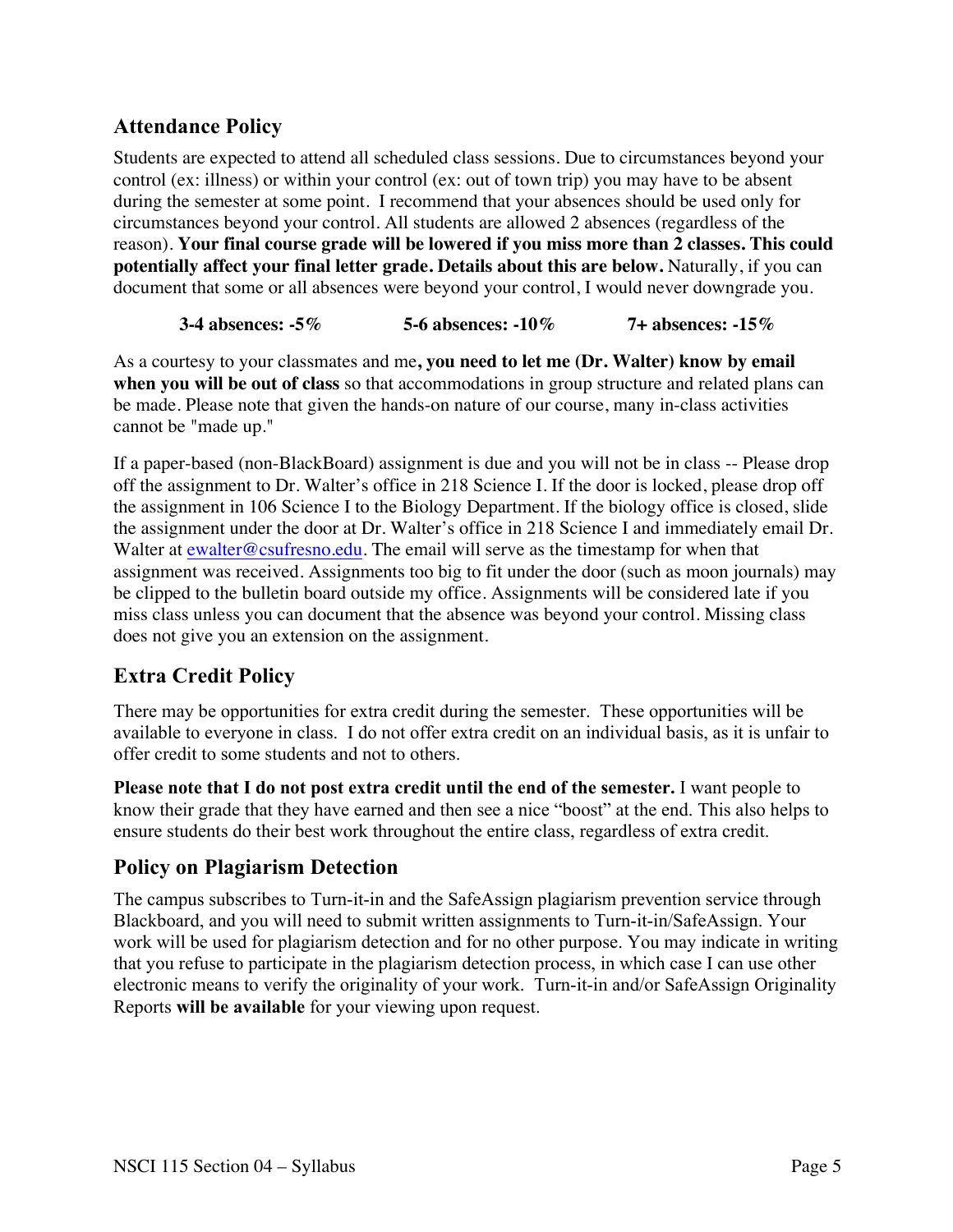| <b>Assignment</b>                                | <b>Details</b>                 | <b>Points Per</b><br><b>Assignment</b> | <b>Total</b><br><b>Points</b> | $\%$ of<br>grade | <b>Due Date</b>              |
|--------------------------------------------------|--------------------------------|----------------------------------------|-------------------------------|------------------|------------------------------|
| <b>BlackBoard Quizzes</b>                        | Best 10 of<br>11 quizzes       | 25                                     | 250                           | 38.5%            | Mondays on BB<br>by 11:59 pm |
| Moon Journal                                     | 1 journal                      | 100                                    | 100                           | 15.4%            | Tuesday, Mar 6               |
| <b>NSTA Article Reviews</b>                      | 3 reviews                      | 100<br>100<br>15.4%                    |                               | Thursday, Mar 22 |                              |
|                                                  | Draft 5E<br><b>Lesson Plan</b> | 25                                     |                               |                  | Thurs, Apr 13                |
|                                                  | Workshop<br>Day                | 50                                     |                               |                  | Thurs, May 12                |
| "Science Explorers<br>Workshop" Final<br>Project | Final 5E<br><b>Lesson Plan</b> | 30                                     | 150                           | 23%              |                              |
|                                                  | Background<br>Document         | 20                                     |                               |                  | Thurs, May 17                |
|                                                  | Reflection                     | 30                                     |                               |                  |                              |
| <b>Class Participation</b>                       | Daily                          | $\sim$ 1.67 points<br>per day          | 50                            | 7.7%             | Thurs, May 17                |
| <b>Total</b>                                     |                                |                                        | 650                           | 100%             |                              |

# **Assignment Schedule**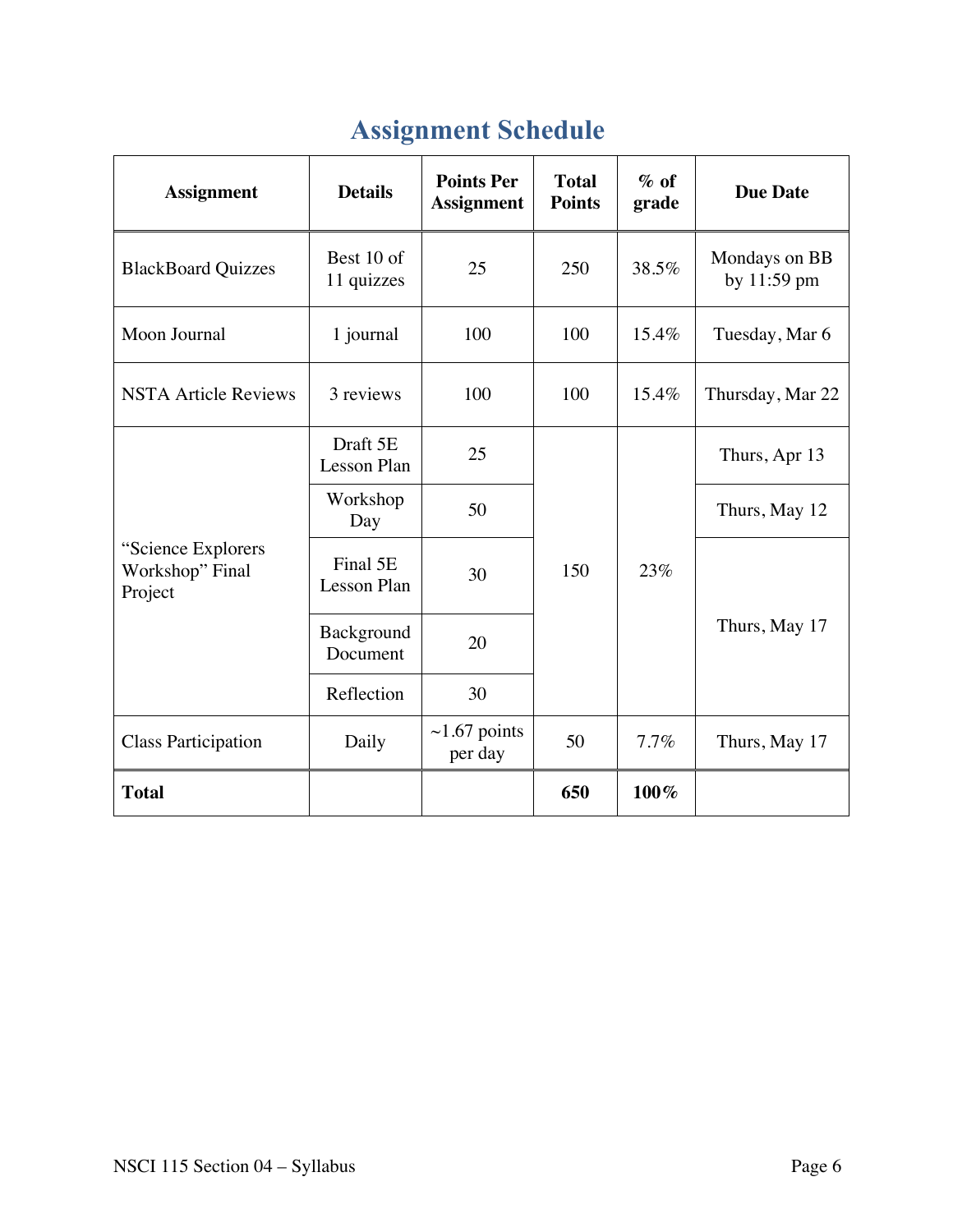## **NSCI 115 Workshop Assignment Roadmap**

A project-based learning experience



<sup>1</sup> Individual assignment,  $^2$  Partner assignment

## **Assignment Details**

**BlackBoard Quizzes (250 points).** Mondays we will have a BlackBoard quiz due by 11:59 p.m. We will have 11 quizzes this semester, but I will only count the best 10 of those 11 quizzes. Each quiz is worth 25 points and usually covers the past week's material.

When BlackBoard drops your lowest quiz at the end of the semester, the grade will still be visible in the grade book. However, your final grade will likely be slightly higher as it reflects the dropped quiz score.

**Moon Journal (100 points).** Our moon investigation is an extended activity that takes place over a number of weeks. You will observe the changing patterns in the phases and location of the moon over a period of one lunar cycle. You will observe the moon every day, keep observations, comments, and drawings in a one-subject notebook. Your moon notebook is a place for recording not only observations, but also finding patterns in the data, reasoning through your explanations, and reflecting on how the activity could work in an elementary classroom.

#### **Workshop-Related Assignments (see also the "roadmap" above)**

**NSTA Journal Article Reviews (100 points).** You are assigned to write a structured reflection and reviews about 3 articles from the National Science Teachers' Association journals *Science and Children* or *Science Scope*. Henry Madden Library has access to the electronic version of these journals.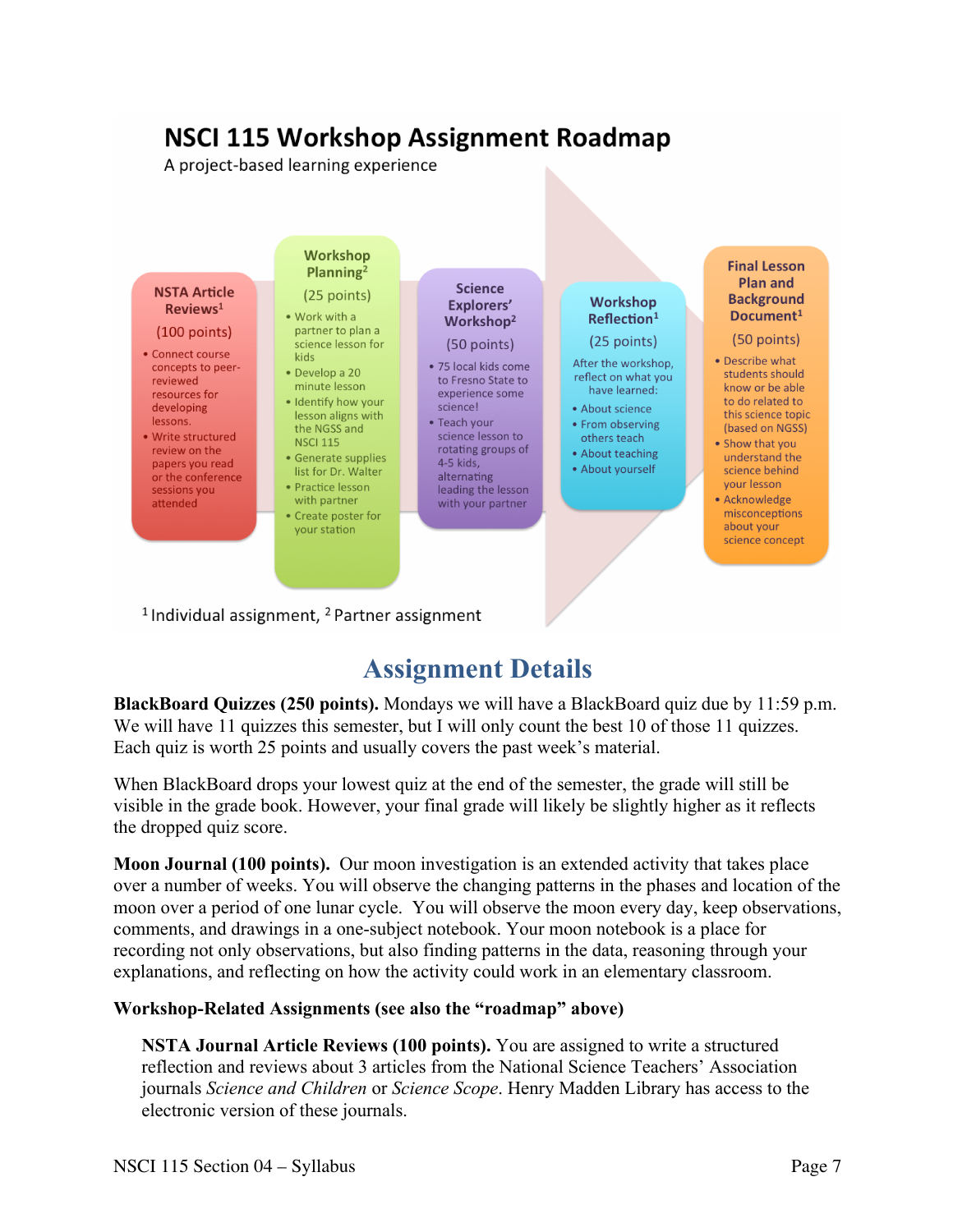#### **Science Explorers' Workshop Final Project (150 points)**

Our class is hosting a Science Explorers' Workshop for local kids. You will apply your knowledge of course concepts to teach and reflect on a structured science lesson for students in grades K-3 or 4-6. Dr. Walter will help you decide the lesson.

**Draft 5E Lesson Plan (25 points).** We will spend time in class preparing a 5E style lesson for you and a partner to do with the kids. You will likely decide your lesson based on articles you read from *Science and Children* or *Science Scope.*

**Workshop Day (50 points)**. Dress professionally and arrive early. Expect to stay for the entire time. Teach your lesson to rotating groups of 4-5 students at this culminating event of the semester. Arriving on time, professional dress, and being prepared are required for the Workshop. You will be graded on preparedness and how well you supported your partner.

**Reflection (25 points):** Due finals day over BlackBoard.

**Final 5E Lesson Plan (30 points).** Include full description of your lesson, required supples, and what students of a given age range should know and be able to do related to your topic (based on the NGSS).

**Lesson Background Document (20 points).** This should show that you understand the science behind your lesson and some common misconceptions that kids (or adults) can have about your topic, as well as any references you used to develop your lesson.

**Participation Points (50 points).** Actively participating in class is vital for your success in this class. This includes arriving on time and completing the homework for the day. Since there are 50 overall points, you earn about 1.67 points per class.

On finals day, you decide your points. To do this, you will write a small justification about how many points you should receive.

If there is a discrepancy between your score and my notes from the semester, **I reserve the right to assign you a score and provide justification for my decision**. Otherwise, I will give you the number of points you and your peers believe you should receive. If you are not in attendance on the day we decide participation points, I may score your participation based on my notes throughout the semester.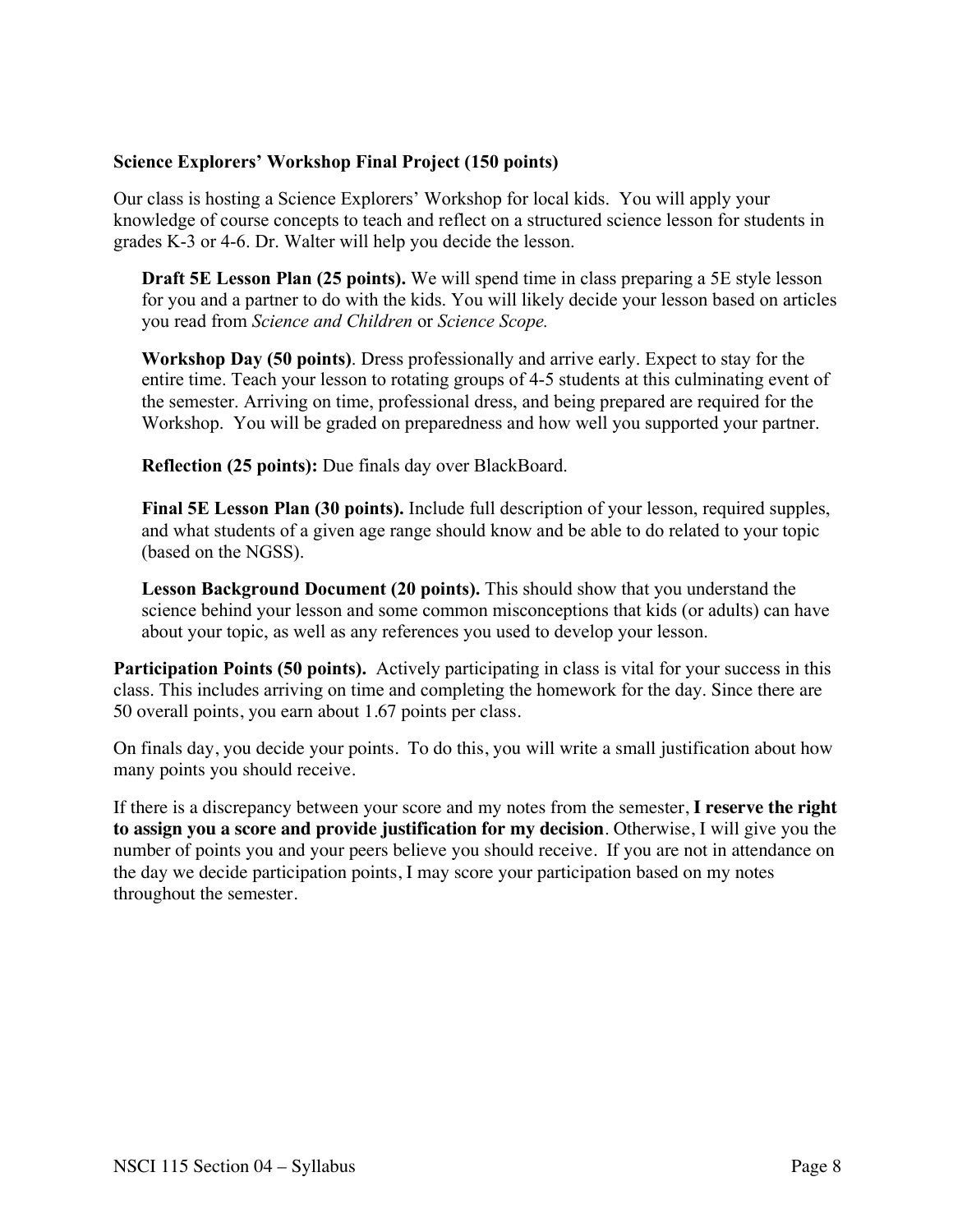#### **The following actions may be cause to lower your participation grade:**

- Arriving late to class
- Not being prepared for class
- Not participating in class discussions
- Texting or doing homework for another class during class
- Not making an effort to respond to the instructor's questions
- Frequently asking Q that indicate you aren't paying attention, such as Q answered by the syllabus, addressed by announcements, or prior to starting class activities
- Dominating discussion in small group activities
- Dominating or not equally contributing work among your partner(s)

## **University Policies**

### **Policy on Students with Disabilities**

Dr. Walter is committed to creating a learning environment that meets the needs of Fresno State's diverse student body, and to creating a course that is inclusive in its design. If you anticipate or experience any barriers to learning, please discuss your concerns privately with me (Dr. Walter). In addition to speaking with me, there are many resources are available to you to ensure an opportunity to learn in an inclusive environment that values mutual respect.

If there are aspects of the instruction or design of this course that results in barriers to your inclusion or to accurate assessment of achievement—such as time-limited exams, inaccessible web content, or the use of non-captioned videos—please notify Dr. Walter as soon as possible.

Upon identifying themselves to the instructor and the university, students with disabilities will receive reasonable accommodation for learning and evaluation. For more information, contact Services to Students with Disabilities in the Henry Madden Library, Room 1202 (278-2811).

Please see me privately after class or at my office to discuss class accommodations. Office Location: 218A Science I Office Hours: Tu 2:00 - 4:00 p.m. OR Email for an appointment

### **The University Honor Code**

Members of the Fresno State academic community adhere to principles of academic integrity and mutual respect while engaged in university work and related activities. You should:

- a) Understand or seek clarification about expectations for academic integrity in this course (including no cheating, plagiarism and inappropriate collaboration)
- b) Neither give nor receive unauthorized aid on examinations or other course work that is used by the instructor as the basis of grading.
- c) Take responsibility to monitor academic dishonesty in any form and to report it to the instructor or other appropriate official for action.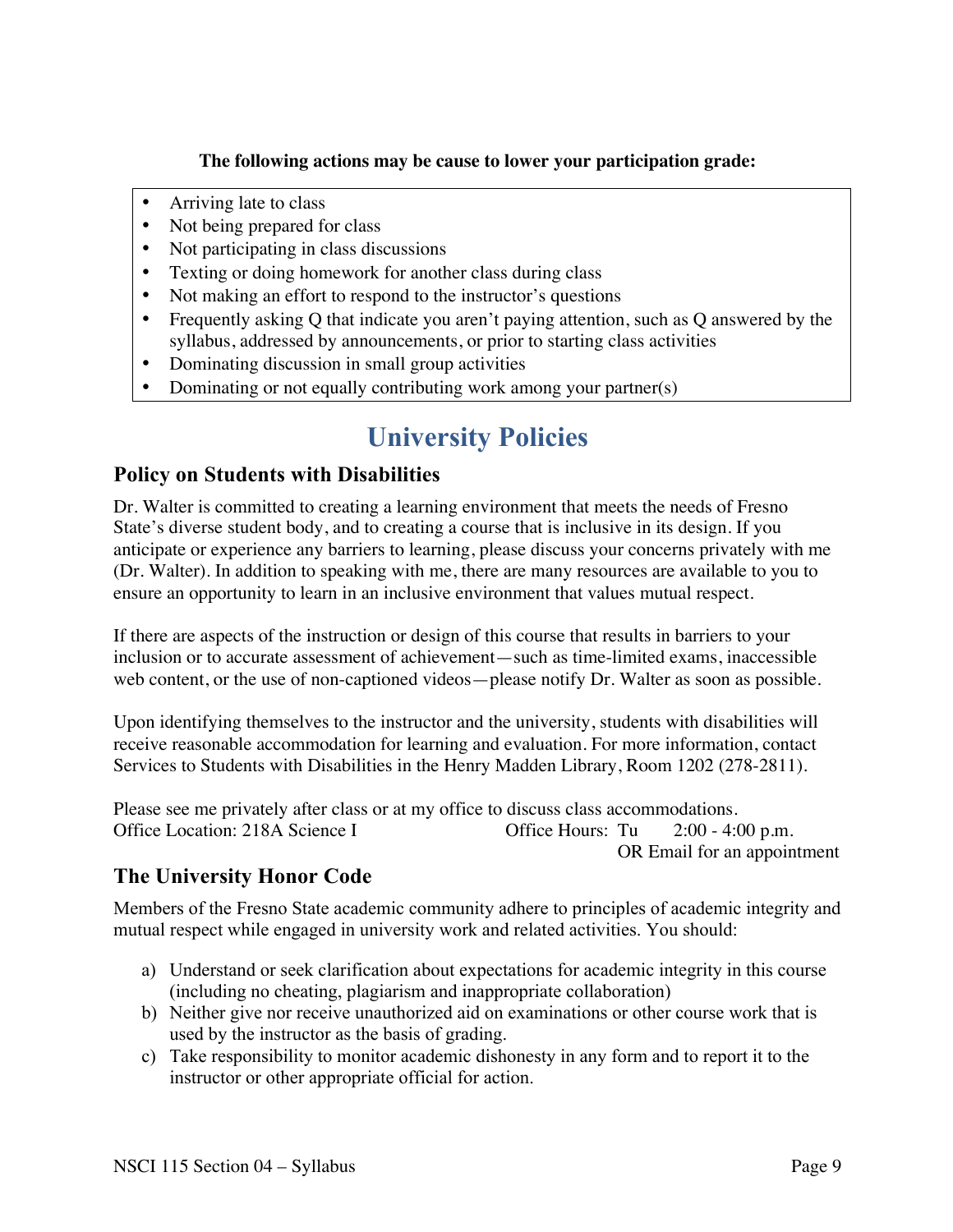I may require you to sign a statement at the end of all exams and assignments that "I have done my own work and have neither given nor received unauthorized assistance on this work."

### **University Policy on Cheating and Plagiarism**

Cheating is the actual or attempted practice of fraudulent or deceptive acts for the purpose of improving one's grade or obtaining course credit; such acts also include assisting another student to do so. Typically, such acts occur in relation to examinations. However, it is the intent of this definition that the term 'cheating' not be limited to examination situations only, but that it include any and all actions by a student that are intended to gain an unearned academic advantage by fraudulent or deceptive means. Plagiarism is a specific form of cheating which consists of the misuse of the published and/or unpublished works of others by misrepresenting the material (i.e., their intellectual property) so used as one's own work.

Penalties for cheating and plagiarism range from a zero or F on a particular assignment, an F for the course, to expulsion from the university. For more information on the University's policy regarding cheating and plagiarism, refer to the Class Schedule (Legal Notices on Cheating and Plagiarism) or the University Catalog (Policies and Regulations).

### **Computers**

At California State University, Fresno, computers and communications links to remote resources are recognized as being integral to the education and research experience. Every student is required to have his/her own computer or have other personal access to a workstation (including a modem and a printer) with all the recommended software. The minimum and recommended standards for the workstations and software, which may vary by academic major, are updated periodically and are available from Information Technology Services or the University Bookstore. In the curriculum and class assignments, students are presumed to have 24-hour access to a computer and the necessary communication links to the University's information resources.

### **Disruptive Classroom Behavior**

The classroom is a special environment in which students and faculty come together to promote learning and growth. It is essential to this learning environment that respect for the rights of others seeking to learn, respect for the professionalism of the instructor, and the general goals of academic freedom are maintained. Differences of viewpoint or concerns should be expressed in terms that are supportive of the learning process, creating an environment in which students and faculty may learn to reason with clarity and compassion, to share of themselves without losing their identities, and to develop an understanding of the community in which they live. Student conduct that disrupts the learning process shall not be tolerated and may lead to disciplinary action and/or removal from class.

### **Copyright Policy**

Copyright laws and fair use policies protect the rights of those who have produced the material. The copy in this course has been provided for private study, scholarship, or research. Other uses may require permission from the copyright holder. The user of this work is responsible for adhering to copyright law of the U.S. (Title 17, U.S. Code). To help you familiarize yourself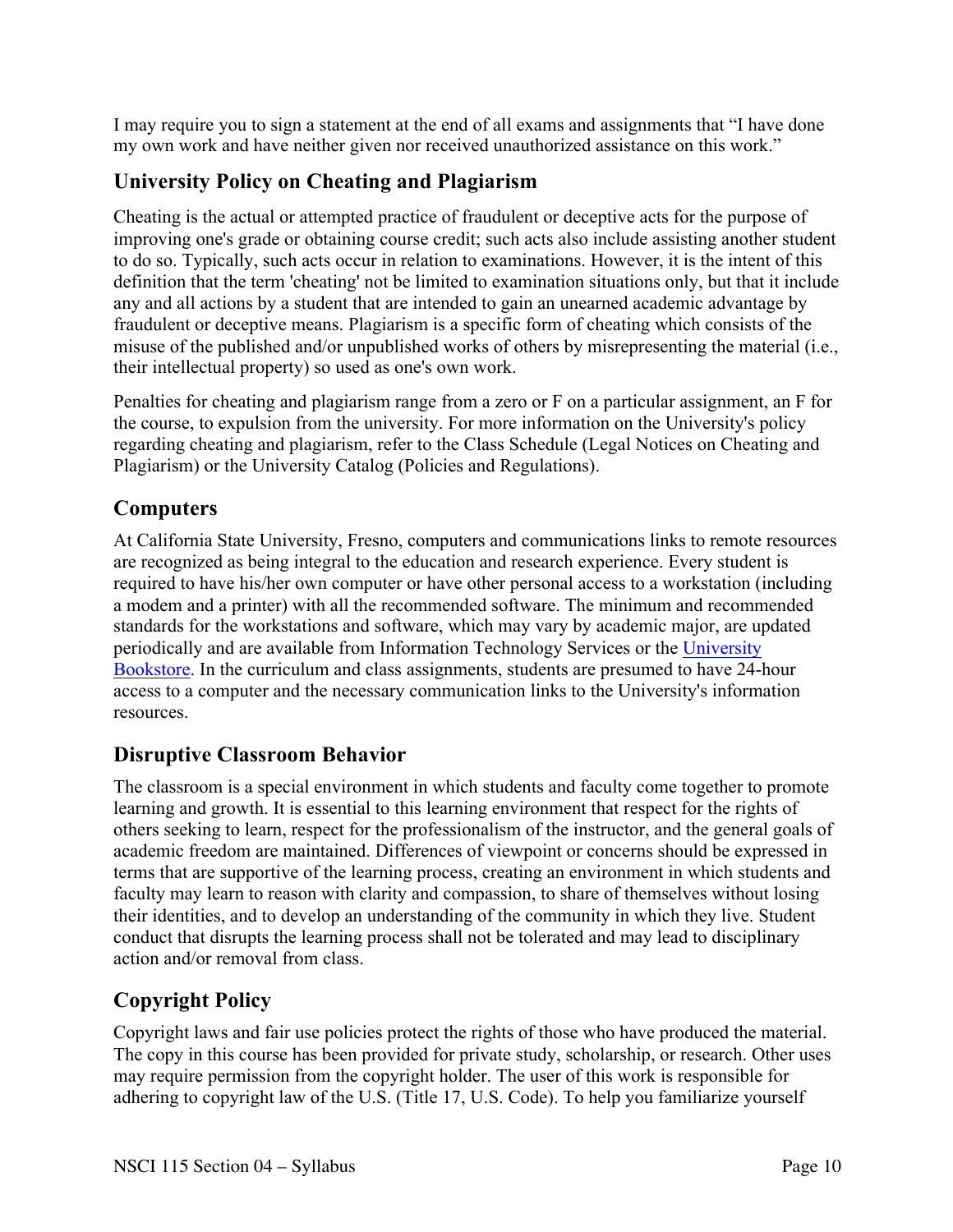with copyright and fair use policies, the University encourages you to visit its Copyright Web Page (http://libguides.csufresno.edu/copyright).

Blackboard course web sites contain material protected by copyrights held by the instructor, other individuals or institutions. Such material is used for educational purposes in accord with copyright law and/or with permission given by the owners of the original material.

You may download one copy of the materials on any single computer for non-commercial, personal, or educational purposes only, provided that you (1) do not modify it, (2) use it only for the duration of this course, and (3) include both this notice and any copyright notice originally included with the material.

*Beyond this use, no material from the course web site may be copied, reproduced, republished, uploaded, posted, transmitted, or distributed in any way without the permission of the original copyright holder.* The instructor assumes no responsibility for individuals who improperly use copyrighted material placed on the web site.

### **Family Educational Rights and Privacy Act (FERPA)**

Federal law (FERPA) strictly prevents me from discussing your grades or class performance with your parents without your permission. If you DO want me to discuss your performance with them or anyone else, you must complete and sign a document waiving privacy rights. Federal law does not make an exception because your parents are paying for your education. If there is a question about your grades, please come see me yourself; you are the only one with whom I can discuss your class performance.

### **SupportNet**

**Our campus has developed SupportNet** to connect students with specific campus resources promoting academic success. Students may be referred to it if you believe they need the services provided by SupportNet to succeed in your course. Dr. Walter generally refers you to SupportNet if you have a D or lower in the course or if she has another concern for your well being.

### **Support for Student Parents**

Should you have difficulty with obtaining childcare on a given day, *you are welcome to bring your child with you to class*. I trust you to know whether you could successfully bring your child to class. From my perspective, your child is welcome to attend class and (a) participate or (b) do other activities, such as read, watch videos (with headphones), play video games, color, etc.

If you are breastfeeding and need to step out, please feel free to do so. However, since our class is only 75 minutes long, we do not have any scheduled breaks. Should you miss class time based on this need, we will work on finding a way to summarize what went on during your absence.

If there is anything else I can do to support you as a parent, please let me know.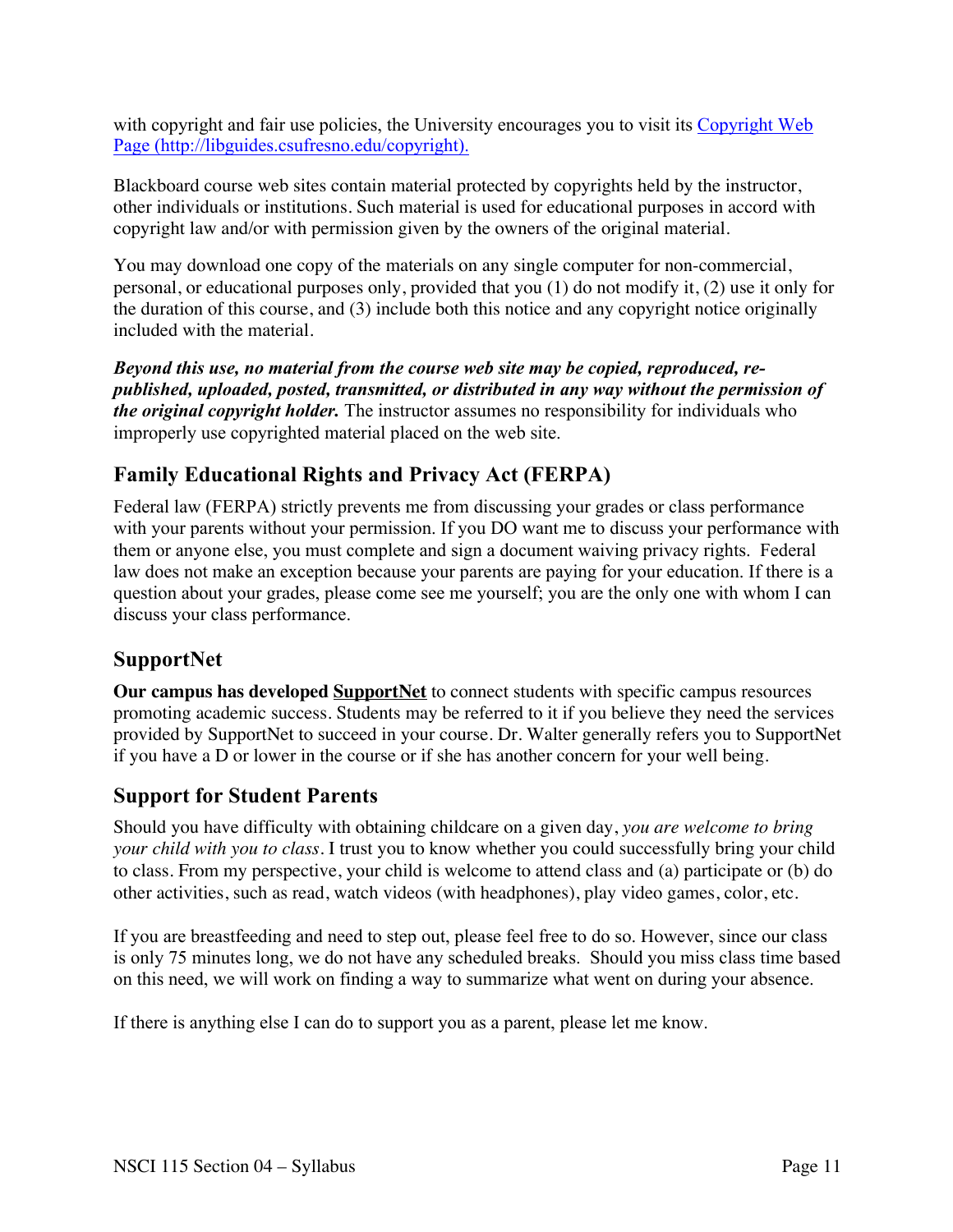## **Tentative Course Schedule**

### **Spring 2018**

The schedule and procedures for this course are *subject to change* to remain responsive to the general pace of the course, your learning needs, and for extenuating circumstances. *Note.* BB = Blackboard.

| <b>Date</b>                 | Lesson         | <b>Topic</b>                                             | Due By Class Time (unless noted)                                                                                                                                                           |
|-----------------------------|----------------|----------------------------------------------------------|--------------------------------------------------------------------------------------------------------------------------------------------------------------------------------------------|
| Tue.<br><b>Jan 16</b>       | 1              | Course Introduction + Intro to the NGSS                  | $\bullet$<br>Create a Selfie Slide for Google Slides<br>Read and sign course syllabus<br>$\bullet$                                                                                         |
| Thurs.<br>Jan. 18           | $\overline{2}$ | The Next Generation Science Standards<br>(NGSS)          | Bring markers and device to class<br>$\bullet$                                                                                                                                             |
| Tue.<br><b>Jan 23</b>       | 3              | Myths about Science                                      | Quiz #1 due Monday 8/28 by 11:59 pm<br>$\bullet$<br>Read: Keys to Teaching Nature of<br>$\bullet$<br>Science (Intro + Your "Core Idea" only)                                               |
| Thurs.<br>Jan 25            | 4              | How Science Really Works                                 |                                                                                                                                                                                            |
| Tues.<br>Jan 30             | 5              | Science Myths Wrap Up + Intro to Diversity<br>in STEM    | $\bullet$<br>Quiz #2 due Monday 9/4 by 11:59 p.m.<br>Implicit Bias Test - Gender and Science<br>$\bullet$<br>Video: "The Future of STEM Depends<br>$\bullet$<br>on Diversity" (Link on BB) |
| Wed.<br><b>Jan 31</b>       | --             | Moon Journal                                             | <b>Start Observations!</b><br>$\bullet$                                                                                                                                                    |
| Thurs.<br>Feb 1             | 6              | Diversity in STEM                                        | Bring in a kids book that tells a story<br>$\bullet$<br>about a diverse scientist (such as a<br>woman, person of color, or person with<br>disability)                                      |
| Tues.<br>Feb 6              | $\overline{7}$ | Modeling the Water Cycle                                 | Quiz #3 due Monday 9/11 by 11:59 p.m.<br>$\bullet$<br>Read: Using Models Scientifically (on<br>$\bullet$<br>BB)                                                                            |
| Thurs.<br>Feb 8             | 8              | Modeling the Water Cycle + Water Cycle<br>Misconceptions | Watch series of BB videos<br>$\bullet$<br>Answer questions based on the videos<br>$\bullet$<br>Come to class with your answers and<br>$\bullet$<br>be ready to share                       |
| Tues.<br>Feb 13             | 9              | Intro to Photosynthesis                                  | Quiz #4 due Monday 9/18 by 11:59 p.m.<br>$\bullet$<br><b>Bring Moon Journals for feedback.</b><br>$\bullet$<br>Continue to make observations on<br>$\bullet$<br>separate sheets of paper.  |
| Thurs.<br>Feb 15            | 10             | Lego Photosynthesis                                      | Read in Uncovering Student Ideas: Is It<br>$\bullet$<br>Food for Plants? (Ch. 15)                                                                                                          |
| Tues.<br>Feb 20             | 11             | Matter and Energy In Ecosystems                          | Quiz #5 due Monday by 11:59 p.m.<br>$\bullet$                                                                                                                                              |
| Thurs.<br>Feb <sub>22</sub> | 12             | Ecosystems and Food Webs                                 |                                                                                                                                                                                            |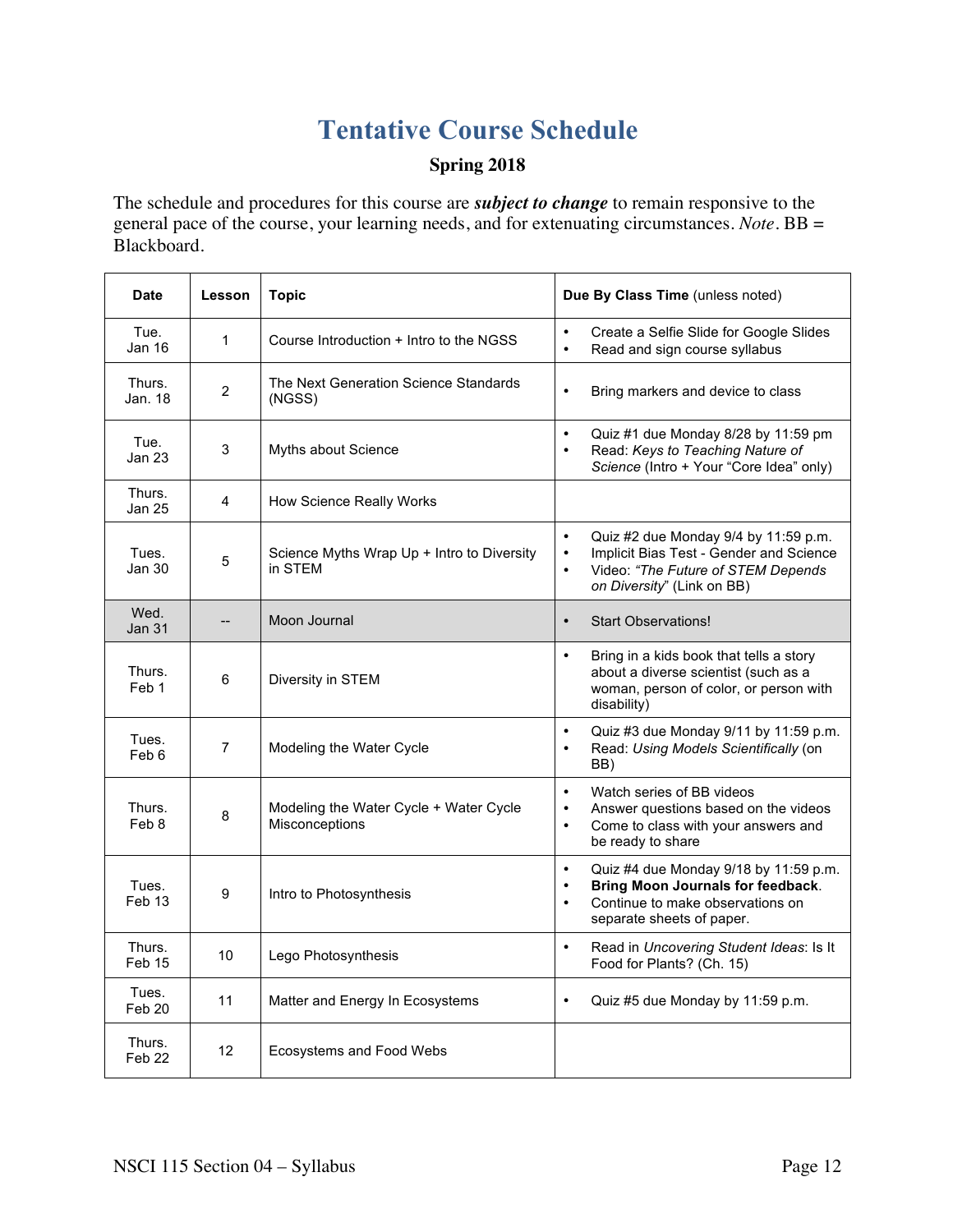| <b>Date</b>             | Lesson | <b>Topic</b>                                                            | Due By Class Time (unless noted)                                                                                                                                                 |  |
|-------------------------|--------|-------------------------------------------------------------------------|----------------------------------------------------------------------------------------------------------------------------------------------------------------------------------|--|
| Tues.<br>Feb 27         | 13     | <b>Exploring Moon Patterns</b>                                          | $\bullet$<br>Quiz #6 due Monday by 11:59 p.m.                                                                                                                                    |  |
| Thurs.<br>Mar 1         | 14     | Class Moon Data and Eclipses                                            | Last night of moon observations!<br>$\bullet$                                                                                                                                    |  |
| Tues.<br>Mar 6          | 15     | Intro to the Solar System                                               | No Quiz<br>$\bullet$<br><b>Moon Journals Due</b><br>$\bullet$                                                                                                                    |  |
| Thurs.<br>Mar 8         | 16     | Solar System Exploration, Pluto, and other<br><b>Dwarf Planets</b>      | Watch: Magic School Bus "Lost in<br>$\bullet$<br>Space!"                                                                                                                         |  |
| Tues.<br>Mar 13         | 17     | Virtual Class: Earth the Operators Manual<br>(Dr. Walter Out of Town)   | Quiz #7 due Monday by 11:59 p.m.<br>$\bullet$<br>Watch Earth the Operator's Manual<br>$\bullet$<br>before class on Thursday                                                      |  |
| Thurs.<br><b>Mar 15</b> | 18     | Natural Resources and Greenhouse Effect                                 | BB questions from virtual class due<br>٠<br>before class                                                                                                                         |  |
| Tues.<br>Mar 20         | 19     | Global Climate Change Evidence and<br>Consensus                         | Quiz #8 due Monday by 11:59 p.m.<br>$\bullet$                                                                                                                                    |  |
| Thurs.<br>Mar 22        | 20     | Climate Change Wrap Up                                                  | NSTA article reviews due<br>$\bullet$<br>Submit workshop teaching ideas to Dr.<br>$\bullet$<br>Walter                                                                            |  |
| Tues.<br>Mar 27         |        | <b>SPRING BREAK</b>                                                     | <b>NO CLASS</b><br>$\bullet$                                                                                                                                                     |  |
| Thurs.<br>Mar 29        | --     | <b>SPRING BREAK</b>                                                     | <b>NO CLASS</b><br>$\bullet$                                                                                                                                                     |  |
| Tues.<br>Apr 3          | 21     | Theory and Law Review / Intro to Evolution                              | Read "Is it a Theory?" on BB<br>$\bullet$                                                                                                                                        |  |
| Thurs.<br>Apr 5         | 22     | Variation in Populations and Differential<br>Survival: Part 1           | Rock Pocket Mouse video (on BB)<br>$\bullet$<br>Complete pages 1-4 of handout<br>$\bullet$                                                                                       |  |
| Tues.<br>Apr 10         | 23     | Variation in Populations and Differential<br>Survival: Part 2           | Quiz #9 due by 11:59 p.m.<br>$\bullet$<br>Complete Rock Pocket Mouse graph<br>$\bullet$                                                                                          |  |
| Thurs.<br>Apr 13        | --     | Science Explorers' Workshop Planning<br>Period (Dr. Walter Out of Town) | Come to class!<br>$\bullet$<br>Plan what will happen in your lesson<br>$\bullet$<br><b>Build materials list</b><br>$\bullet$<br>Submit your lesson plan draft on BB<br>$\bullet$ |  |
| Tues.<br>Apr 17         | 24     | Virtual Class: Speciation Basics<br>(Dr. Walter Out of Town)            | No Quiz<br>$\bullet$                                                                                                                                                             |  |
| Thurs.<br>Apr 19        | 25     | Speciation: Examples and Evidence                                       | BB questions from virtual class due<br>$\bullet$<br>before class                                                                                                                 |  |
| Tues.<br>Apr 24         | 26     | <b>Evidence for Common Ancestry</b>                                     | Quiz #10 due by 11:59 p.m.<br>$\bullet$                                                                                                                                          |  |
| Thurs.<br>Apr 26        | 27     | <b>Evolution Misconceptions</b>                                         | Read FAQ about Evolution (on BB)<br>$\bullet$                                                                                                                                    |  |
| Tues.<br>Apr 30         | 28     | <b>Fossil Explorations</b>                                              | Quiz #11 due by 11:59 p.m.<br>$\bullet$                                                                                                                                          |  |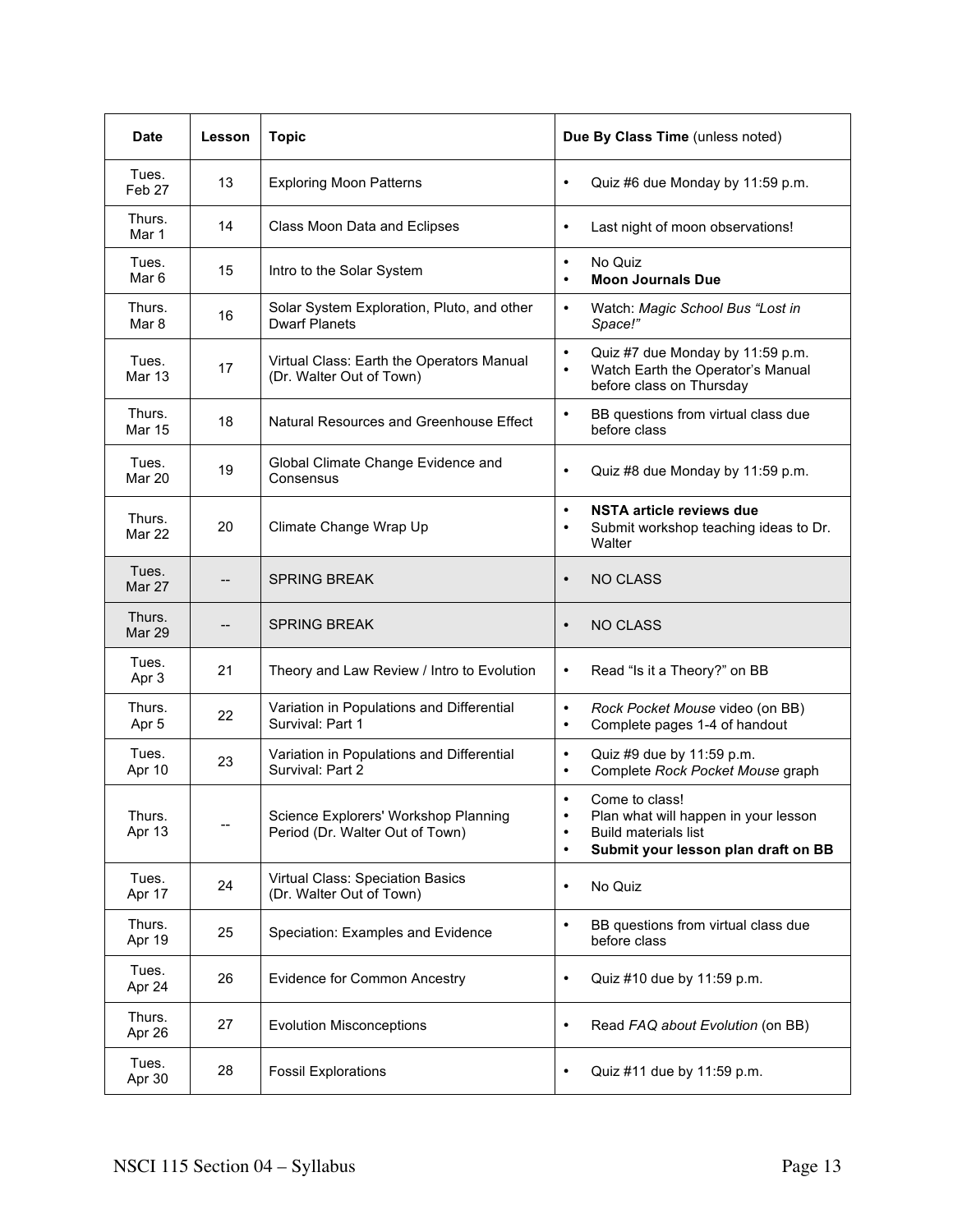| Date             | Lesson | <b>Topic</b>                                                                                        | Due By Class Time (unless noted)                                  |  |
|------------------|--------|-----------------------------------------------------------------------------------------------------|-------------------------------------------------------------------|--|
| Thurs.<br>May 5  | 28     | Science Explorers' Workshop Practice Day                                                            | Bring all relevant supplies<br>٠                                  |  |
| Tues.<br>May 10  | 29     | Science Explorers' Workshop Practice Day                                                            | Bring all relevant supplies<br>Bring poster for your station<br>٠ |  |
| Thurs.<br>May 12 | --     | Science Explorers' Workshop-<br>$3:30 - 6:00$ pm <sup>*</sup><br>Room 140 Kremen Education Building | <b>Dress Professionally</b><br><b>Arrive Early</b><br>٠           |  |

\* = I expect you to plan ahead to avoid non-University conflicts, such as work.

| <b>Finals</b>                                                                                                  | Day      | <b>Date</b>            |
|----------------------------------------------------------------------------------------------------------------|----------|------------------------|
| <b>Finals Period</b><br>Wrap Up, Self Evaluations, Final Assignment Help Session<br><b>Attendance Required</b> | Thursday | May 19<br>11 am - 1 pm |

## **NGSS Alignment**

The Next Generation Science Standards (NGSS) are the United States' national education standards for K-12 science. The State of California has adopted these standards. The standards are a combination of (a) science concepts (Disciplinary Core Ideas, DCIs), (b) science skills (Science and Engineering Practices; SEPs), and (c) common themes in science (Cross Cutting Concepts; CCs). Taken together, the DCIs, SEPs, and CCs represent a different way of teaching science, guidelines for teachers to help students build knowledge of DCIs through engagement with SEPs and CCs.

Disciplinary Core Ideas (DCIs) are the central science concepts highlighted in the NGSS. The DCIs are grouped in four categories: Physical Science (PS); Life Science (LS); the Earth and Space Sciences (ESS); and Engineering, Technology and applications of Science (ETS). We talk about both Earth and Space Science and Life Science topics in NSCI 115, with a focus on ideas that are commonly taught in elementary school.

| <b>Disciplinary Core Idea</b>          | <b>Component Ideas Covered in NSCI 115</b>               |  |  |
|----------------------------------------|----------------------------------------------------------|--|--|
|                                        | ESS1.A - The universe and its stars                      |  |  |
| ESS1. Earth's Place in the<br>Universe | ESS1.B - The Earth and the solar system                  |  |  |
|                                        | ESS1.C - The history of planet Earth                     |  |  |
|                                        | ESS2.A - Earth Materials and Systems                     |  |  |
|                                        | ESS2.C - The roles of water in Earth's surface processes |  |  |
| ESS2. Earth's Systems                  | ESS2.D - Weather and climate                             |  |  |
|                                        | ESS2.E - Biogeology                                      |  |  |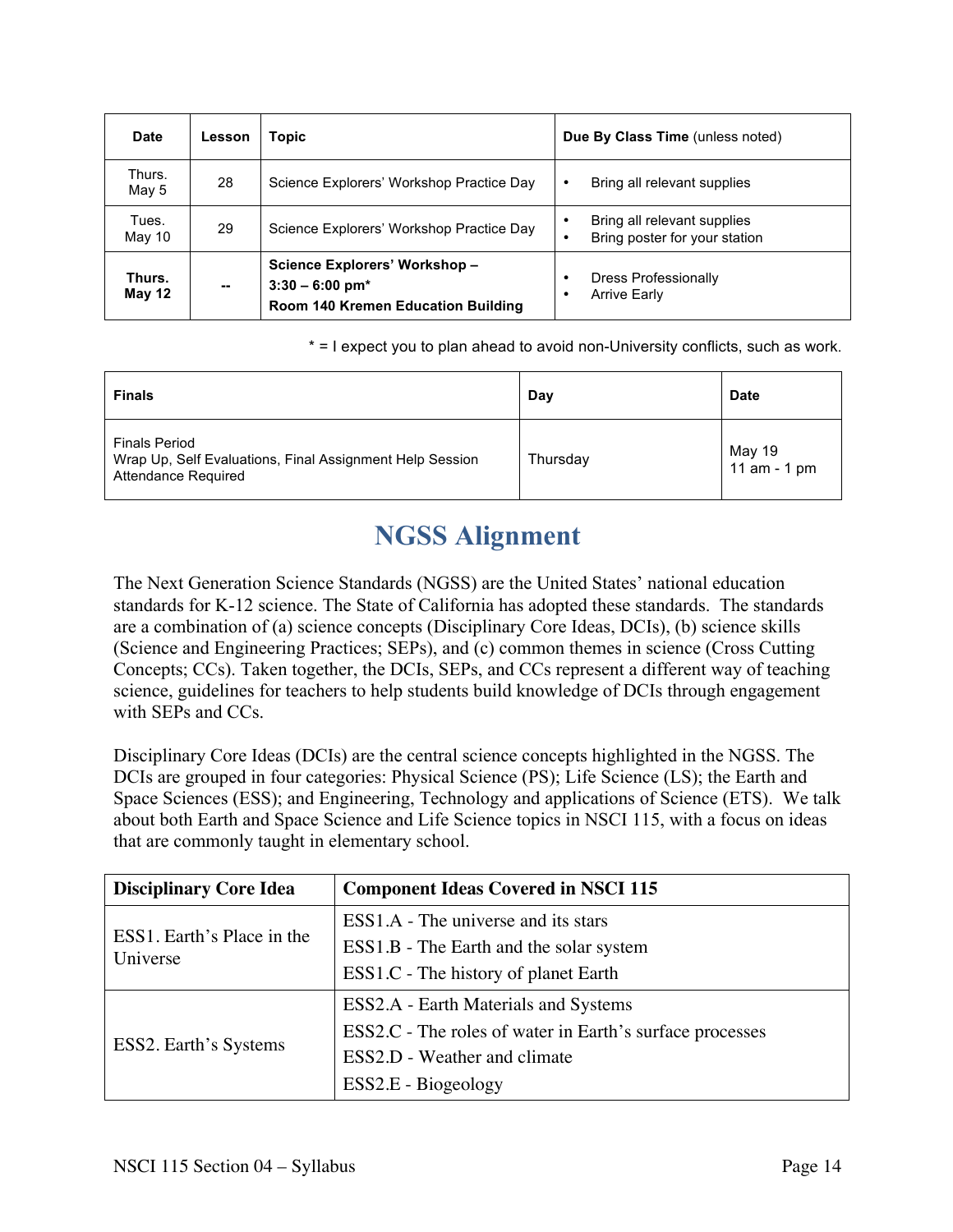| <b>Disciplinary Core Idea</b>     | <b>Component Ideas Covered in NSCI 115</b>                     |  |
|-----------------------------------|----------------------------------------------------------------|--|
|                                   | $ESS3.A - Natural resources$                                   |  |
| ESS3. Earth and Human<br>Activity | ESS3.C – Human impacts on Earth systems                        |  |
|                                   | ESS3.D – Global climate change                                 |  |
| LS1. From Molecules to            | $LS1.A - Structure$ and function                               |  |
| Organisms: Structures and         | $LS1.B - Growth$ and development of organisms                  |  |
| Processes                         | $LS1.C - Organization$ for matter and energy flow in organisms |  |
| LS2. Ecosystems:                  | LS2.A – Interdependent Relationships in Ecosystems             |  |
| Interactions, Energy, and         | LS2.B – Cycles of Matter and Energy Transfer in Ecosystems     |  |
| Dynamics                          | $LS2.C - Ecosystem dynamics, functioning, and resilience$      |  |
| LS3. Heredity: Inheritance        | $LS3.A$ – Inheritance of Traits                                |  |
| and Variation of Traits           | $LS3.B - Variation$ of Traits                                  |  |
|                                   | LS4.A – Evidence of Common Ancestry                            |  |
| LS4. Biological Evolution:        | LS4.B – Natural Selection                                      |  |
| Unity and Diversity               | $LS4.C - Adaptation$                                           |  |
|                                   | $LS4.D - Biodiversity$ and Humans                              |  |

## **NGSS Alignment (continued)**

## **NGSS Alignment by Topic and Assignment**

| Topic /<br><b>Assignment</b>    | <b>Disciplinary Core</b><br>Idea(s)                                                                                                                                | <b>Science and Engineering Practices</b>                                                                                                                                                                                                                                    | <b>Crosscutting Concepts</b>                                                                                          |
|---------------------------------|--------------------------------------------------------------------------------------------------------------------------------------------------------------------|-----------------------------------------------------------------------------------------------------------------------------------------------------------------------------------------------------------------------------------------------------------------------------|-----------------------------------------------------------------------------------------------------------------------|
| Moon<br>Observation<br>Journals | ESS1.B - The Earth<br>and the solar system                                                                                                                         | • Asking questions<br>• Developing and using models<br>• Planning and carrying out<br>investigations<br>• Analyzing and interpreting data<br>• Constructing explanations<br>• Engaging in argument from evidence<br>Obtaining, evaluating, and<br>communicating information | • Patterns<br>• Cause and effect<br>• Systems and system models<br>• Structure and function<br>• Stability and change |
| Photosynthesis                  | $LS1.A - Structure$<br>and function<br>$LS1.B - Growth$ and<br>development of<br>organisms<br>$LS1.C - Organization$<br>for matter and energy<br>flow in organisms | • Constructing explanations<br>• Analyzing and interpreting data                                                                                                                                                                                                            | • Energy and matter<br>• Cause and effect                                                                             |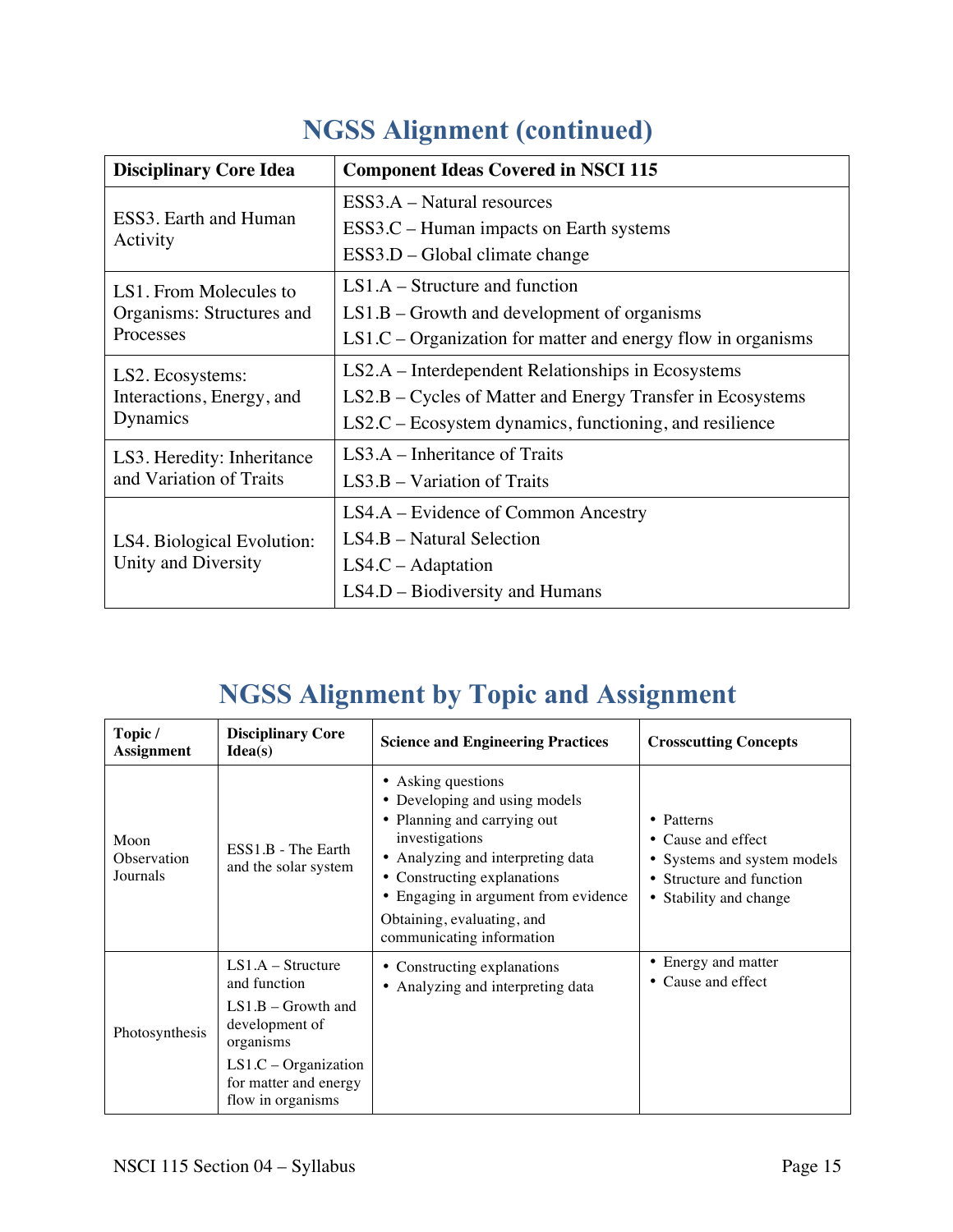## **NGSS Alignment by Topic and Assignment (continued)**

| Ecosystems                                | $LS2.A$ -<br>Interdependent<br>Relationships in<br>Ecosystems<br>$LS2.B - Cycles of$<br>Matter and Energy<br>Transfer in<br>Ecosystems<br>$LS2.C - Ecosystem$<br>dynamics,<br>functioning, and<br>resilience | • Developing and using models<br>• Using mathematics and<br>computational thinking                                                                                                                                   | • Stability and change<br>• Energy and matter<br>• Systems and system models<br>• Scale, Proportion, and<br>Quantity |
|-------------------------------------------|--------------------------------------------------------------------------------------------------------------------------------------------------------------------------------------------------------------|----------------------------------------------------------------------------------------------------------------------------------------------------------------------------------------------------------------------|----------------------------------------------------------------------------------------------------------------------|
| Global Climate<br>Change                  | ESS2.D - Weather<br>and climate<br>ESS3.A - Natural<br>resources<br>ESS3.C - Human<br>impacts on Earth<br>systems<br>ESS3.D - Global<br>climate change                                                       | • Using mathematics and<br>computational thinking<br>• Engaging in argument from evidence<br>• Constructing explanations and<br>designing solutions                                                                  | • Patterns<br>• Cause and effect<br>• Stability and change                                                           |
| Water Cycle                               | ESS2.A - Earth<br>Materials and<br>Systems<br>ESS2.C - The roles of<br>water in Earth's<br>surface processes<br>ESS2.E - Biogeology                                                                          | • Developing and using models                                                                                                                                                                                        | • Energy and matter<br>• Systems and system models<br>• Cause and effect                                             |
| The Solar<br>System and<br>Universe       | ESS1.A - The<br>universe and its stars<br>ESS1.B - The Earth<br>and the solar system                                                                                                                         | • Developing and using models<br>• Using mathematics and<br>computational thinking                                                                                                                                   | · Scale, proportion, and<br>quantity<br>• Cause and effect<br>• Systems and system models                            |
| Evolution                                 | $LS3.A - Inheritance$<br>of Traits<br>$LS3.B - Variation of$<br>Traits<br>$LS4.A - Evidence of$<br><b>Common Ancestry</b><br>LS4.B - Natural<br>Selection<br>LS4.C - Adaptation                              | • Asking questions<br>• Developing and using models<br>• Using mathematics and<br>computational thinking<br>• Engaging in argument from evidence<br>• Constructing explanations<br>• Analyzing and interpreting data | • Stability and change<br>• Cause and effect                                                                         |
| Fossils and<br>History of<br>Planet Earth | ESS1.C - The history<br>of Planet Earth                                                                                                                                                                      | • Developing and using models<br>• Analyzing and interpreting data<br>• Planning and carrying out<br>investigations                                                                                                  | • Scale, proportion, and<br>quantity<br>• Stability and change                                                       |